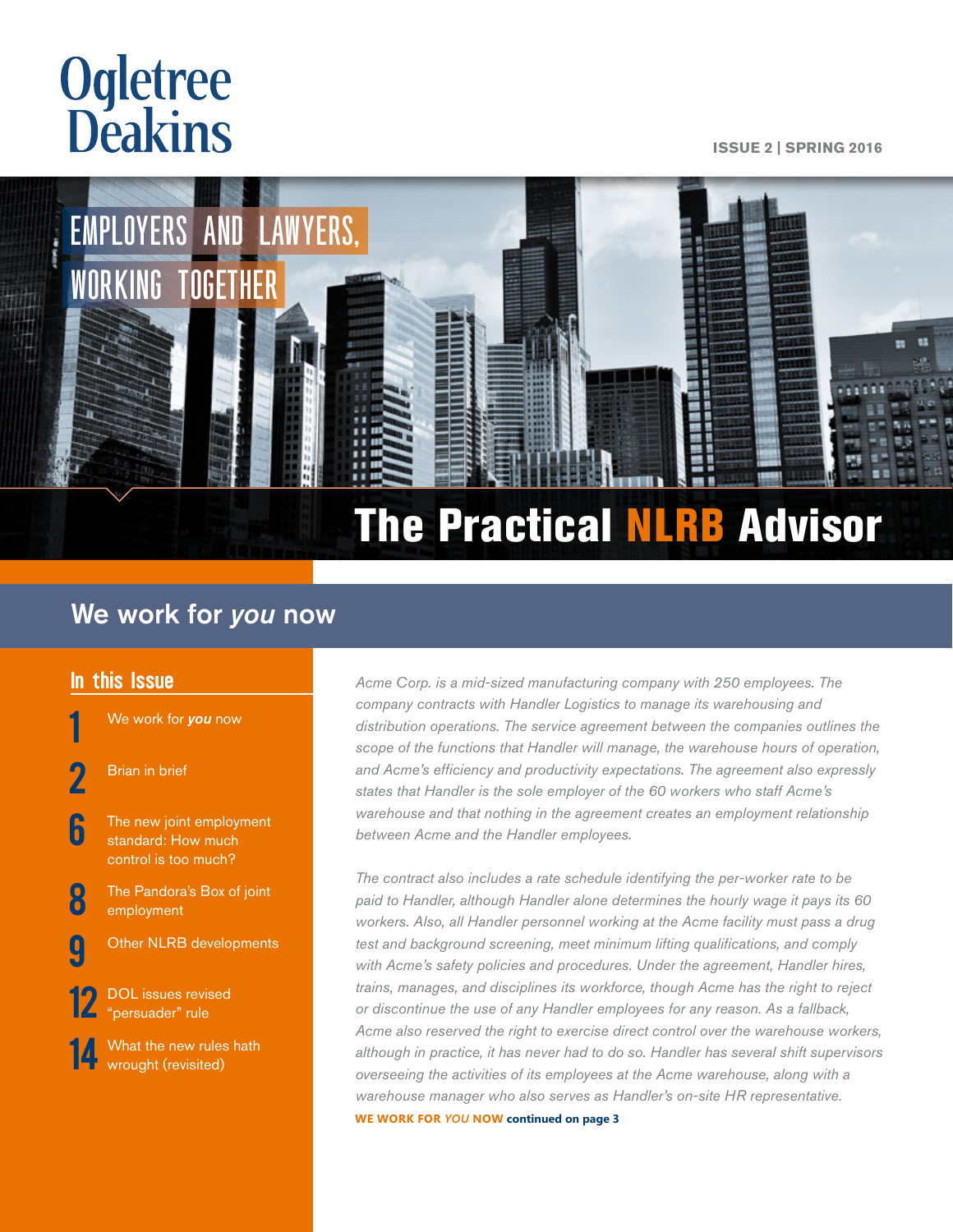# <span id="page-1-0"></span>BRIAN IN BRIEF



My colleagues and I were gratified by the positive feedback we received in response to the first issue of Ogletree Deakins' *Practical NLRB Advisor*. The newsletter series appears to be meeting its goal to assist companies in navigating their labor relations issues and keeping them apprised of important developments at the National Labor Relations Board (NLRB).

In this installment we focus on the complex and evolving "joint employer" doctrine. Last August the NLRB issued its muchanticipated decision in *Browning-Ferris Industries,* in which it overturned decades of Board precedent and made it much more likely that two legally separate employers could be found to be the joint employers of particular groups of "shared" employees. This new and more expansive standard impacts a host of common business-to-business arrangements, ranging from franchising to subcontracting, and employee leasing to temporary employment services. It has created significant complexities for many employers with respect to their relationships with outsourced service providers and other contractors—entities that many companies have come to rely on to conduct business in our modern economy. According to the new standard these businessto-business relationships may result in a finding that both entities are the joint employers of certain "shared" employees. Such a

finding makes all employer obligations and liabilities under the National Labor Relations Act applicable to both entities.

In this issue we discuss the Board's expansion of the definition of "joint employer" to encompass companies that merely exercise indirect control over another entity's workers or that merely reserve the right to do so. We offer guidance on how to structure your relationship with your contractors and other service providers in order to best insulate your organization from the practical effects of the Board's controversial decision. We also take a look at the potential ramifications and unanswered questions that the Board's expansion of the joint-employer doctrine is likely to spawn.

Once again, I invite you to let us know if you have specific questions about the content of the *Practical NLRB Advisor* or to suggest specific topics you'd like for us to tackle. I also reiterate that our publication is for informational purposes and is not intended to replace the advice of counsel on labor relations issues that arise in your workplace.

*Sincerely,*

Brian Hoyes

**Brian E. Hayes** *Co-Chair, Traditional Labor Relations Practice Group* Ogletree Deakins

*brian.hayes@ogletreedeakins.com* 202.263.0261

#### **About Ogletree Deakins'** *Practical NLRB Advisor*

At Ogletree Deakins, we believe that client service means keeping our clients constantly apprised of the latest developments in labor and employment law. With the whirlwind of activity taking place at the National Labor Relations Board (NLRB) in recent years—affecting both unionized and nonunion employers—a quarterly newsletter focused on the NLRB is an essential tool to that end.

Ogletree Deakins' *Practical NLRB Advisor* seeks to inform clients of the critical issues that arise under the National Labor Relations Act and to suggest practical strategies for working successfully with the Board. The firm's veteran traditional labor attorneys will update you on the critical issues in NLRB practice, with practical, "how to" advice and an insider's perspective. Assisting us in this venture are the editors of Wolters Kluwer Legal and Regulatory Solutions' *Employment Law Daily.*

The *Practical NLRB Advisor* does not provide legal advice. However, it does seek to alert employers of the myriad issues and challenges that arise in this area of practice, so that they can timely consult with their attorneys about specific legal concerns.

#### **Ogletree Deakins editors**

Brian Hayes, J.D., *Co-Chair,* Traditional Labor Relations Practice Group C. Thomas Davis, J.D., *Co-Chair*, Traditional Labor Relations Practice Group Hera S. Arsen, J.D., Ph.D., *Managing Editor*, Firm Publications

#### *Employment Law Daily* **contributors**

Joy P. Waltemath, J.D., *Managing Editor* Kathleen Kapusta, J.D., *Employment Law Analyst* Lisa Milam-Perez, J.D., *Senior Employment Law Analyst*

Mail regarding your subscription should be sent to editors@ogletreedeakins.com or Ogletree, Deakins, Nash, Smoak & Stewart, P.C., One Ninety One Peachtree Tower, 191 Peachtree Street, N.E. Suite 4800, Atlanta, GA 30303. Attn: Client Services. Please include the title of this publication. © 2016 Ogletree, Deakins, Nash, Smoak & Stewart, P.C.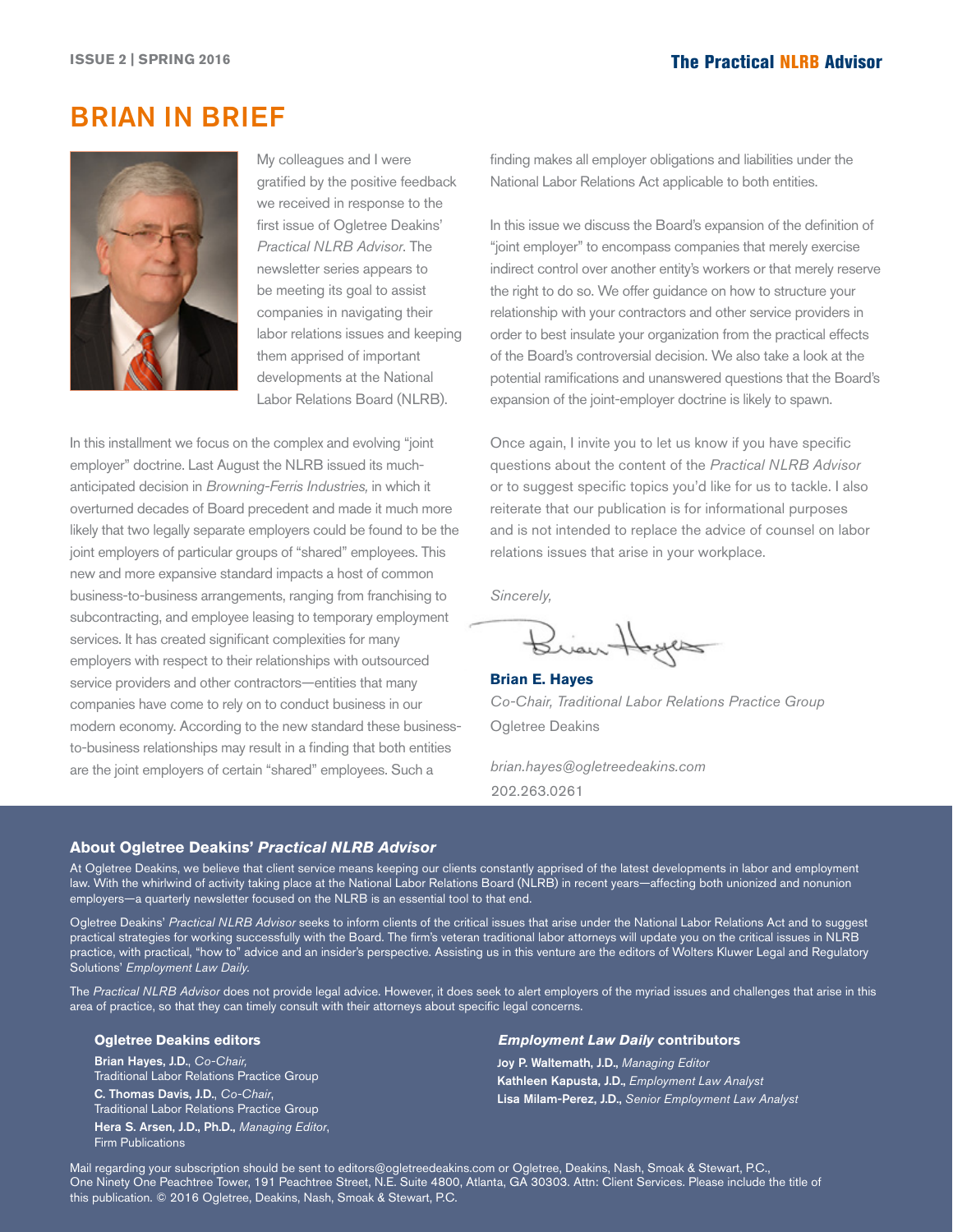#### **WE WORK FOR** *YOU* **NOW continued from page 1**

*Acme's director of operations interacts regularly with Handler's warehouse manager to give general "big picture" direction and, occasionally, specific discrete work requests.*

*Acme's HR director was surprised one afternoon to find on her desk a Petition for Representation Election from the Teamsters union, which already represented a large group of Acme employees. Upon closer inspection, she discovered that the union sought to represent Handler's employees at the Acme warehouse as well, and the election petition identified "Acme/Handler" as their employer. The Teamsters were hoping to force Acme to the bargaining table over Handler's on-site workforce as a "joint employer" of those workers.*

A year ago, Acme might have convinced the National Labor Relations Board (NLRB) that it was not a joint employer of Handler's warehouse employees—and thus not a proper party to the election petition or to any collective bargaining that might subsequently result. However, on August 27, 2015, a divided NLRB, in its much anticipated decision in *[Browning-Ferris Industries of California, Inc. dba BFI Newby](http://hr.cch.com/ELD/BrowningFerris.pdf)  [Island Recyclery](http://hr.cch.com/ELD/BrowningFerris.pdf)* (*BFI*), revised its longstanding approach to assessing whether two entities are the joint employers of a given group of workers. And, under this new standard, the NLRB would likely conclude that Acme Corp. and Handler are the joint employers of the individuals sought by the petition.

**Browning-Ferris decision.** Overturning 40 years of precedent, the NLRB, in *BFI,* held that a company was a joint employer of its contractor's employees if it reserved the right to exercise control over those employees. According to the Board majority, it didn't matter whether BFI in fact *exercised* this potential control or if the control over the employees' terms and conditions of employment was only *indirect.* Thus, it relied on the following facts in finding a joint-employment relationship:

- 1. Although BFI didn't participate in the hiring process, its contract with Leadpoint, the contractor, required job applicants to pass a drug test, allowed BFI to prohibit Leadpoint from using former BFI employees deemed ineligible for rehire, and allowed BFI to require Leadpoint to meet or exceed its own hiring selection procedures and tests.
- 2. The contract gave BFI the "unqualified right" to discontinue the use of any Leadpoint workers. In actual

practice, there were only two instances in which BFI had ever asked Leadpoint not to use particular workers.

- 3. The contract required Leadpoint workers, who worked as sorters at a recycling facility, to comply with BFI's safety policies and BFI retained the right to enforce those safety policies, but there was no evidence presented at trial showing that BFI actually did so.
- 4. The contract was based on Leadpoint's labor costs plus a specified percentage mark-up, i.e., a "cost-plus" contract, which, the Board concluded, indirectly set the Leadpoint employees' pay and included "the apparent requirement" that BFI must approve pay increases, as well as a prohibition preventing Leadpoint from paying its workers more than BFI paid its own employees for similar work.
- 5. The Board concluded that BFI exercised control "over the processes that shape the day-to-day work" of Leadpoint's employees by controlling the speed at which the conveyor belt moved material down the sorting line and thereby controlling the speed at which the employees were required to work. BFI also exercised control by setting productivity standards and assigning specific tasks with "near-constant oversight." Yet Leadpoint had a large onsite supervisory staff directly overseeing its own workforce.

**The revised standard.** Prior to the controversial NLRB ruling, to be joint employers under the National Labor Relations Act (NLRA), the companies would have to share control over the workers in question, and both would have to play a "direct" and "immediate" role in co-determining at least some of their essential terms and conditions of employment—hiring and firing, setting work hours, issuing assignments and direction, and setting pay rates. In comparison, "limited and routine" control or the *ability* to control without actually *exercising* control was not enough. What mattered, in determining jointemployer status, was the extent to which the entities jointly exercised control over the employees in *actual practice*.

However, the NLRB's new test eliminates the requirement that the exercise of control be either immediate or direct; instead, the Board considers the *potential* (e.g., contractual rights) one party has to directly *or indirectly* control the employment terms of another entity's workers. Under the NLRB's new standard, joint-employer status can be based on the rights a party reserves under a contract, the indirect control it exercises over a third party's workers due to the nature of the services it contracted to the third party, or the standards and limitations it imposes on those services. Consequently, actual practice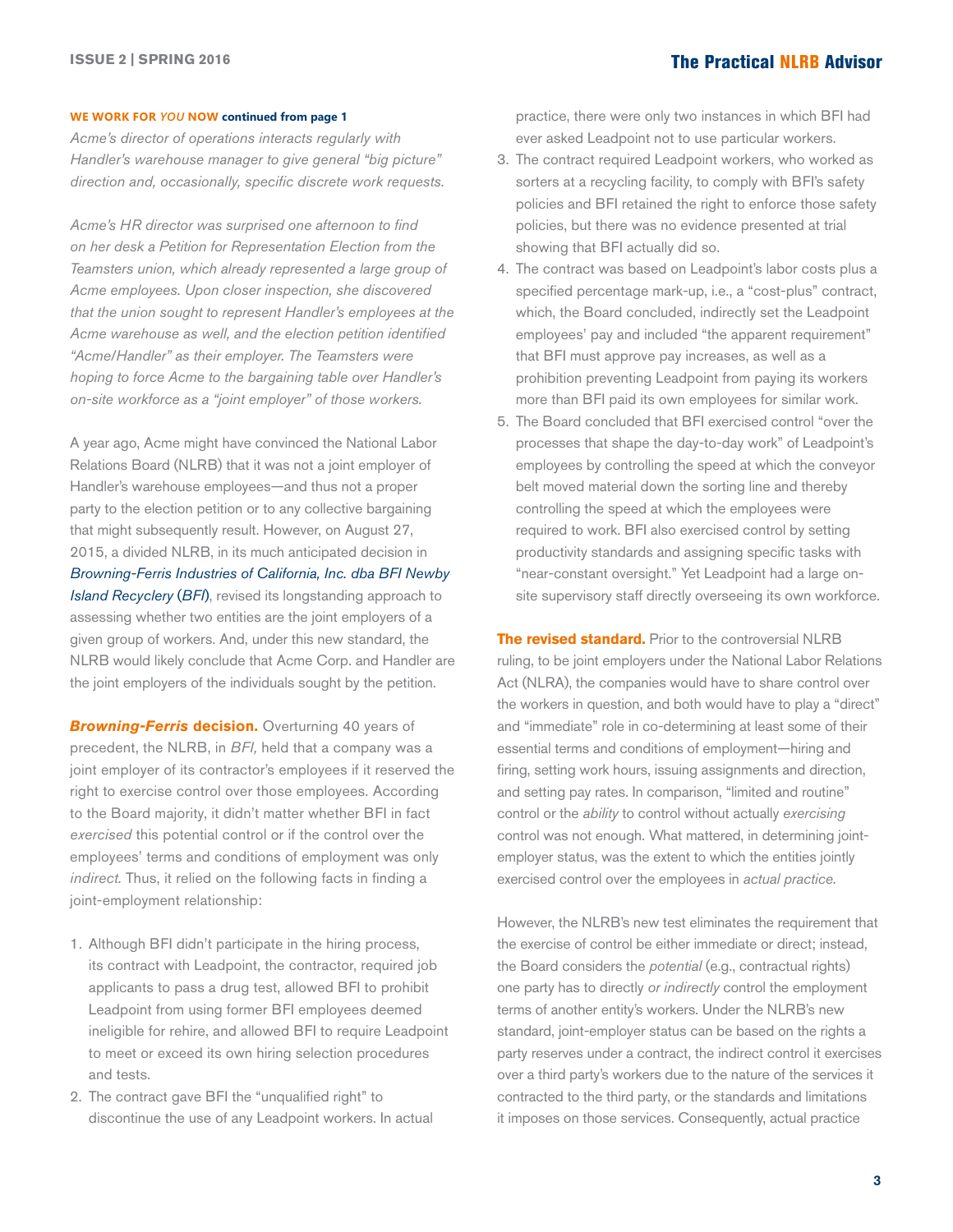

matters less; now the Board will scrutinize the terms of the written contract between a company and a subcontractor.

*This type of control is commonly reserved or exercised by parent companies over subsidiaries, franchisors over franchisees, leasing employers over leasing or temporary services providers, contractors over subcontractors indeed, any company that contracts with another to perform work necessary to its operations.*

Nor is it necessary that the putative joint employer's exercise of control be direct and immediate. If otherwise sufficient, control exercised indirectly may establish joint-employer status.

**"Essential" terms and conditions.** Under its new standard, the range of essential terms and conditions of employment over which a putative joint employer may exert indirect control is more broadly construed. Essential terms and conditions had previously been defined as "matters relating to the employment relationship *such as* hiring, firing, discipline, supervision, and direction," but this was a "nonexhaustive list" of bargaining subjects, the Board majority in *BFI* explained. The Board has also found other examples of control over essential employment terms and conditions to include:

- dictating the number of workers to be supplied; Ō
- controlling scheduling, seniority, and overtime; n.
- assigning work; and
- determining the manner and method of work performance. **WE WORK FOR** *YOU* **NOW continued on page 6** n

These matters are often also part and parcel of managing a company's relationship with its contractors. According to the Board, however, they are also indicative of the kind of "indirect control" that would support a finding of joint-employer status in large part because they will be the subjects of collective bargaining with respect to the contractor's employees.

**The implications.** According to the NLRB in *BFI*, the newly adopted joint-employer standard serves "to better effectuate the purposes of the Act in the current economic landscape." What constitutes joint employment under the NLRA had narrowed under the previous standard, according to the Board majority, while the diversity of workplace arrangements in today's economy has significantly expanded. The dramatic growth in contingent employment relationships such as staffing agency and subcontracting arrangements was reason enough to revisit the standard, the majority asserted. In their dissent, however, Board Members Miscimarra and Johnson

> argued that the majority had given insufficient consideration to the "potentially massive" economic implications of its ruling.

Notably, this was not the kind of case in which a company had brought in temporary workers whom it supervised. "This was

a true subcontracting relationship," notes Mark G. Kisicki, a shareholder in the Phoenix office of Ogletree Deakins. The labor contractor did its own hiring and provided its own on-site HR and supervisory staff. Now, though, the NLRB's focus is on the indirect or potential right to control. But this type of control is commonly reserved or exercised by parent companies over subsidiaries, franchisors over franchisees, leasing employers over leasing or temporary services providers, contractors over subcontractors—indeed, *any* company that contracts with another to perform work necessary to its operations. Such control happens "any time a business uses or contracts out to a third party some services that it needs," Kisicki emphasized. Consequently, the potential reach of the *BFI* decision is vast.

What remains to be seen, of course, is how the new standard will be applied by the agency's regional directors, administrative law judges, and the Board itself. Given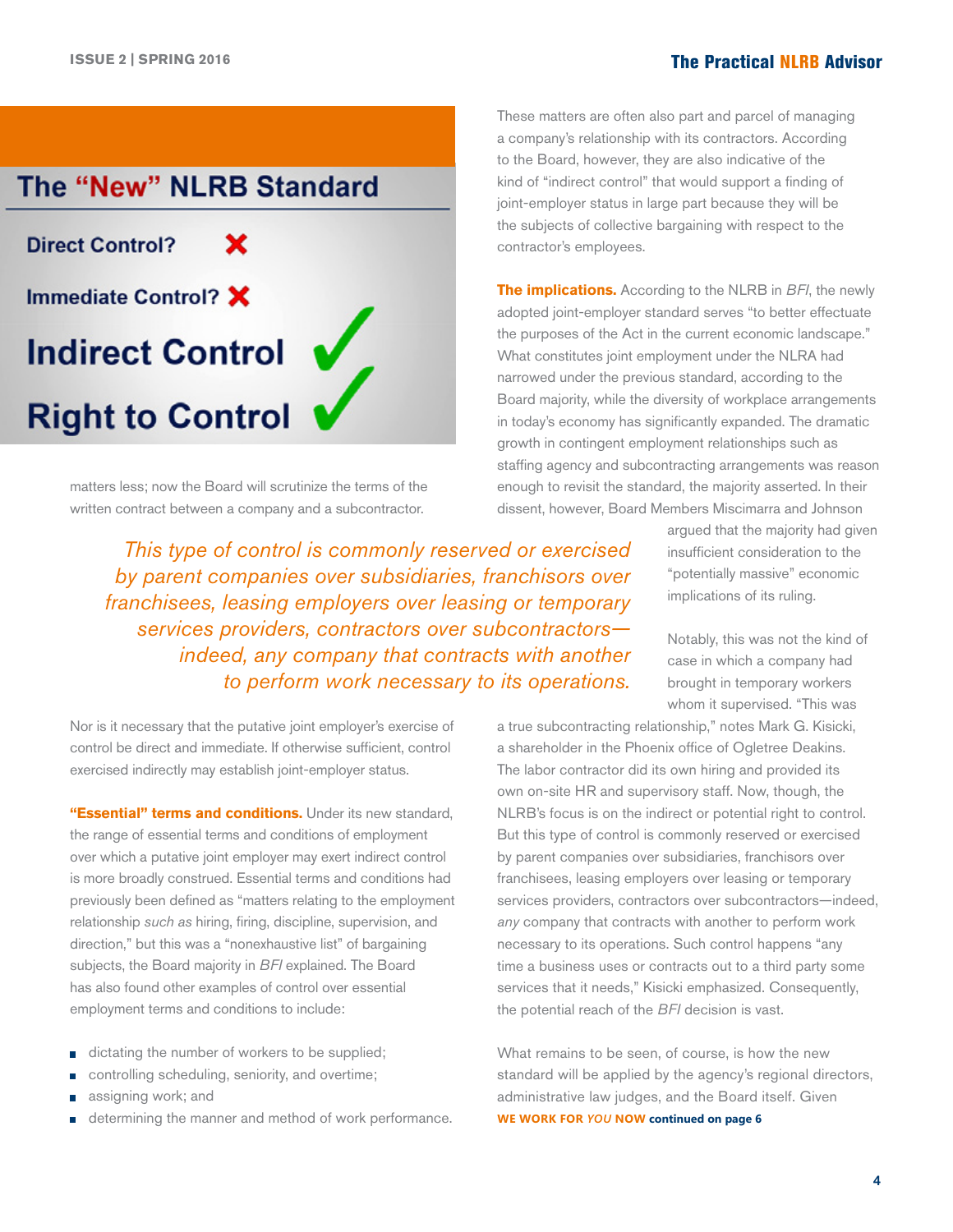# The broader context

It should be noted that the National Labor Relations Board's move to revise its longstanding joint-employer standard did not take place in a vacuum. The NLRB also has targeted the franchising industry model as another permutation of an ostensible "joint employment" arrangement. In the most highprofile example, the NLRB's General Counsel seeks to hold McDonald's Corporation potentially liable for alleged unfair labor practices committed by the restaurant's franchisees. The hearing in the ongoing McDonald's case began in March of 2016. Other federal agencies have taken up the joint-employer cause as well.

**OSHA collusion?** While all eyes were on the NLRB, awaiting its impending *BFI* decision, the Occupational Safety and Health Administration (OSHA) was revisiting its own standard for when an entity might be held jointly liable under federal workplace safety laws. The agency was quietly circulating an internal draft of a memo in which the agency pondered how to advise field agents who are conducting investigations, to scrutinize whether "a joint employment relationship can be found between the franchisor (corporate entity) and the franchisee so that both entities are liable as employers under the OSH Act." The OSHA memo contains uncannily similar language to that of the Board majority in *BFI*. Suspecting collusion between the agencies in their effort to impose liability on entities with only a tangential relationship to particular workers, trade groups such as the International Franchise Association have cried foul.

Noting their concerns, congressional leaders on the House Education and the Workforce Committee requested information and a briefing from Secretary of Labor Thomas Perez on the extent of coordination between top Department of Labor (DOL) officials and OSHA, the NLRB, and external stakeholders. OSHA's proposed new approach threatened to "blur the lines of responsibility for certain workplace safety and health violations and mirrors a recent National Labor Relations Board effort to benefit union leaders by expanding its joint employer standard," Workforce Committee Chairman John Kline (R-MN) and Workforce Protections Subcommittee Chairman Tim Walberg (R-MI) charged in a letter to Perez. In September of 2015, Senate Republicans on the Homeland Security and Governmental Affairs subcommittee on Regulatory Affairs and Federal Management held a hearing on the issue.

**Administrator's Interpretation.** Elsewhere at the DOL, Administrator of the Wage and Hour Division Dr. David Weil has been preoccupied with the notion of "fissured industries" since before joining the agency. Indeed, as a university professor, he wrote a book on the subject, which held considerable sway among Obama administration officials. A recent *Washington Post* article notes that NLRB General Counsel Richard F. Griffin Jr. in fact cited Weil's academic research in his *BFI* brief.

"Protecting workers in fissured workplaces—where there is increasingly the possibility that more than one employer is benefiting from their work—has been a major focus for the Wage and Hour Division in recent years," Weil has stated. Contending that the frequency of joint-employment situations is increasing, on January 20, 2016, he issued an Administrator's Interpretation (AI) on the topic, continuing the DOL's quest to regulate changes in the traditional employee-employer relationship due to market, technology, specialization, and other drivers.

The AI addresses the situation in which employees may have two or more employers to create a joint-employment relationship and explains how possible joint-employment relationships will be scrutinized under the Fair Labor Standards Act and Migrant and Seasonal Agricultural Worker Protection Act. (A related fact sheet provides guidance on the question as to the Family and Medical Leave Act.) Briefly stated: The word "employ," as set forth in those statutes, deserves an "expansive" interpretation in order to ensure that "the scope of employment relationships and joint employment … is as broad as possible."

The Wage and Hour Division will use this AI to increase aggressive enforcement of joint-employer status in its investigations. The goal is to aggregate employees' hours of work for joint employers in determining whether overtime compensation is due and to hold multiple employers jointly and severally liable for compliance. Only time will tell the extent to which courts may defer, if at all, to this guidance. However, when viewed in tandem with the related efforts of other federal agencies, the AI is a stark reminder that the Obama administration will remain steadfast in its attempts to broaden the number of entities that may be held liable for alleged violations of federal labor and employment laws.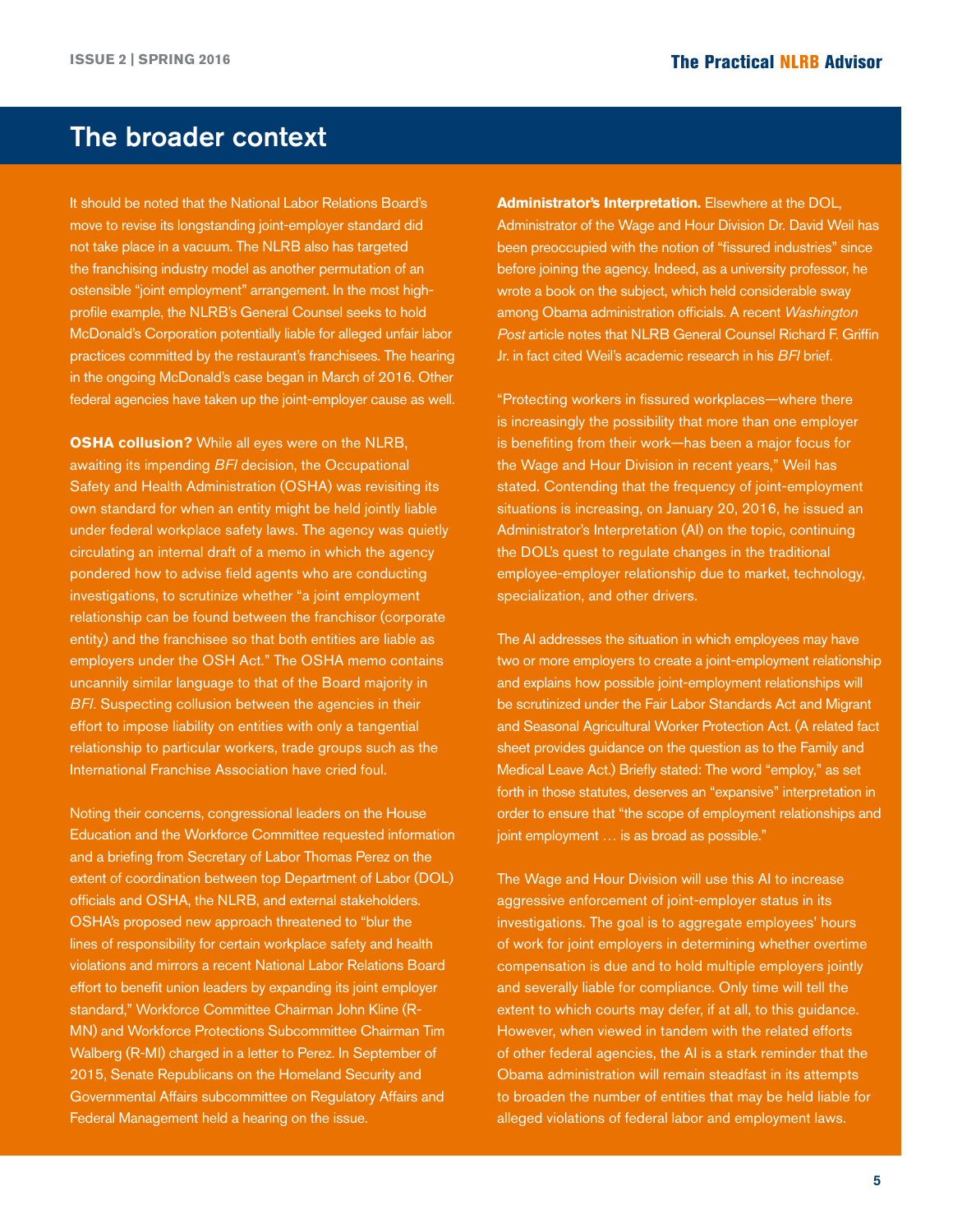#### <span id="page-5-0"></span>**WE WORK FOR** *YOU* **NOW continued from page 4**

the clear objectives underlying the majority's decision to radically revamp its approach to determining whether an entity is a joint employer, however, it would be reasonable to predict that the Board will construe even the slightest reservation of rights to exercise oversight over a contractor's workforce as indicative of the kind of control that would establish joint-employer status.

"It will take years of litigation and untold cost to determine how the NLRB will apply its new standard to the diverse business arrangements that exist today," Kisicki added. "In the meantime, the economy—and the fundamental purposes of the Act itself—will have been seriously damaged."

**BFI's prospects for survival.** After the NLRB issued its decision in *BFI*, the company contested the validity of the certification of representative by the only means available: It refused to bargain with the union, asserting it was not obligated to do so because it was not an "employer" of the bargaining-unit employees. To no one's surprise, in January of 2016, the Board found that BFI's bargaining refusal violated the Act and granted the General Counsel's motion for summary judgment. BFI has filed a petition for appellate court review of the Board's decision in the United States Court of Appeals for the D.C. Circuit. That case is currently pending.

Failing a judicial reversal of the Board's new standard, concerned members of Congress have crafted a potential legislative fix, introducing bicameral legislation in September of 2015 to roll back the Board's revised joint-employer standard and to reaffirm that an employer must have "actual, direct and immediate" control over an employee to be considered a joint employer. The Protecting Local Business Opportunity Act (S. 2015; H.R. 3459) would amend the text of the NLRA itself by stating that, "Notwithstanding any other provision of this Act, two or more employers may be considered joint employers for purposes of this Act only if each shares and exercises control over essential terms and conditions of employment and such control over these matters is actual, direct, and immediate."

Companies that regularly utilize contracted services ought not to stake their hopes on either of these developments, however. Rather, they may do well to structure their contractor relationships in as optimal a fashion possible in order to maximize the likelihood of avoiding the fate that befell the respondent company in *BFI*. In this issue of the Ogletree Deakins *Practical NLRB Advisor*, we offer guidance to that end. ■

# The new joint employment standard: How much control is too much?

#### **By Mark G. Kisicki**

Companies are struggling with the National Labor Relations Board's new "joint employer" test under the National Labor Relations Act—and whether it makes them an employer over a group of workers hired, managed, and paid by another distinct entity. In *Browning-Ferris Industries*, the National Labor Relations Board (NLRB) overturned decades of precedent requiring that, to be deemed an employer of another company's workers, both entities had to exercise "direct and immediate" control over the terms and conditions of the workers' employment. Because the Board's new test considers *potential* (e.g., contractual rights) and *indirect* control, it can be applied to vastly expand businesses' obligations and liability under the Act.

The NLRB's new standard does not meaningfully impact most companies that use the services of temporary employees provided by third parties: Employers that use temporary

employees typically exercise direct control over them and, even under the prior standard, likely would have been deemed their joint employers. But in *BFI*, the third party, Leadpoint, hired, trained, disciplined, and fired its own workers; had a large staff of supervisors and HR personnel on-site; paid its workers directly; developed its own productivity standards; determined actual pay rates; retained payroll records; and was solely responsible for administering all payments and benefits under the contract.

The Board, however, emphasized BFI's potential control over Leadpoint's workers and the indirect control it exercised. For example, the contract between BFI and Leadpoint allowed BFI to retain the ability to reject Leadpoint workers from assignment.

#### **The** *BFI* **decision, as applied**

Although the *BFI* decision demonstrates that the new standard is quite broad, it fails to provide meaningful guidance as to where the Board will set its outer limits. Unfortunately, in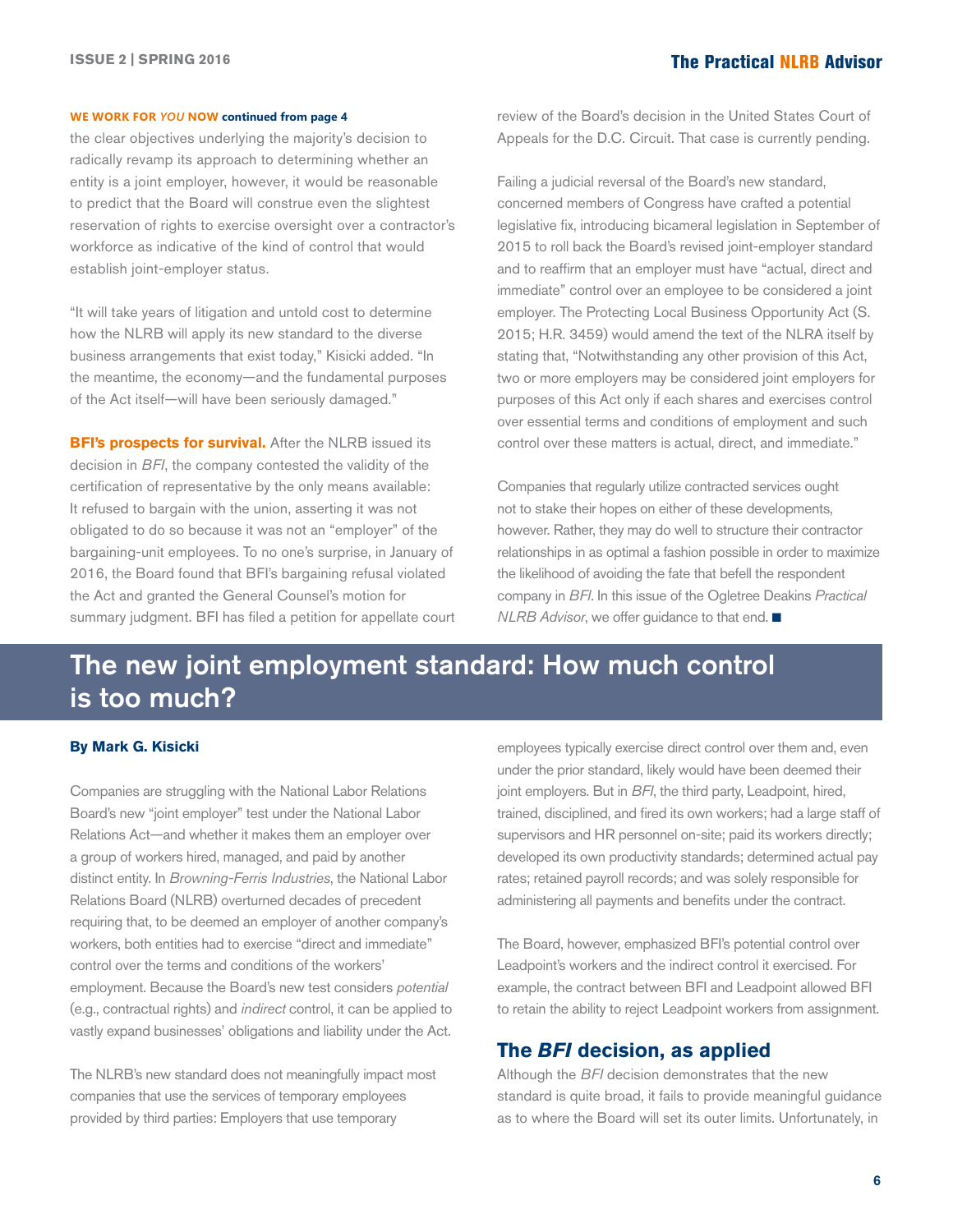the nearly eight months since issuing the decision, the Board has not issued any decisions applying and further explaining the *BFI* standard. Even below the Board level, only a couple of regional directors have substantively discussed it.

*Akima Global.* In the *[Akima Global](http://hr.cch.com/ELD/AkimaGlobal110615.pdf)* case, the company subcontracted with Akal Security for armed security officers. The regional director determined there was a joint-employer relationship over the security officers because Akima Global and Akal supervisors worked as "one team"; the Akima Global employee handbook applied to all security officers; Akima Global retained the right under its contract with Akal to approve overtime hours worked for Akal officers, to require the officers to follow Akima Global policies, and to remove the officers from assignment; plus, the contract set the Akal officers' compensation plan.

**Written agreement terms.** In situations in which a putative joint employer reserves the right to *broadly and directly* control *individual* core employment terms, jointemployer status likely will be found, even if the putative joint employer does not exercise that right. For example, in *Akima Global*, the putative joint employer (Akima Global) reserved the right to approve Akal's officers' reassignments and any overtime hours that they worked. Those restrictions might be viewed as similar to the *direct control* that BFI purportedly had over the terms and conditions of employment of Leadpoint employees, such as BFI's contractual right to limit Leadpoint's workers' pay rates. On the other hand, in *Green JobWorks*, the parties' agreement largely precluded ACECO from controlling any terms of employment. (Note, however, that the agreement reserved to ACECO the right to dismiss individual workers from

> particular jobsites for safety or other "reasonable" reasons.)

*In situations in which a putative joint employer reserves the right to broadly and directly control individual core employment terms, joint-employer status likely will be found, even if the putative joint employer does not exercise that right.*

**Green JobWorks.** In comparison, the regional director in the *[Green JobWorks](http://hr.cch.com/ELD/GreenJobWorks102115.pdf)* case found ACECO, a demolition company, was not a joint employer of supplemental workers provided by Green JobWorks, in part, because the contract between ACECO and Green JobWorks provided that Green JobWorks was exclusively responsible for hiring, directing, supervising, scheduling, discharging, and disciplining its employees; providing their safety equipment; determining and paying wages; and providing benefits.

Since such regional director decisions are not controlling Board law, they provide limited guidance or help in determining the scope of the new joint-employer standard. Indeed, many of the factors the Board relied upon in finding joint-employer status in *BFI* were also present in *Green JobWorks*, in which joint employment was not found.

#### **Predictive takeaways**

If one were to read the tea leaves on the basis of these decisions, two points would emerge:

- (1) written agreement terms matter; and
- (2) the amount of control that a putative joint employer actually exercises or reserves to itself also matters.

**Amount of control.** The more indirect control a putative joint employer exercises, the more likely joint-employer

status will be found. Akima Global indirectly controlled the employment terms of Akal's employees in a variety of ways. For example, it required Akal to utilize Akima Global's employee handbook and Akal distributed that handbook to its employees. Moreover, it appears significant that Akima Global's and Akal's managers met regularly, and Akima Global indirectly directed what the Akal employees did by instructing Akal's managers about the day's work to be completed. This was similar to the indirect control the Board noted that BFI exercised by observing the work of Leadpoint's employees and controlling their employment terms by directing Leadpoint supervisors as to BFI's expectations each day.

It will take years of litigation for the Board to articulate clear parameters for the ambiguous test it adopted in *BFI*. In the meantime, to the extent a company wants to avoid being deemed a joint employer of another company's workers, it should minimize to the greatest extent possible both the control it reserves to itself under the operating agreement, as well as its indirect control of the other company's operations with respect to matters that directly and substantially impact the terms and conditions of employment of the other company's workers.  $\blacksquare$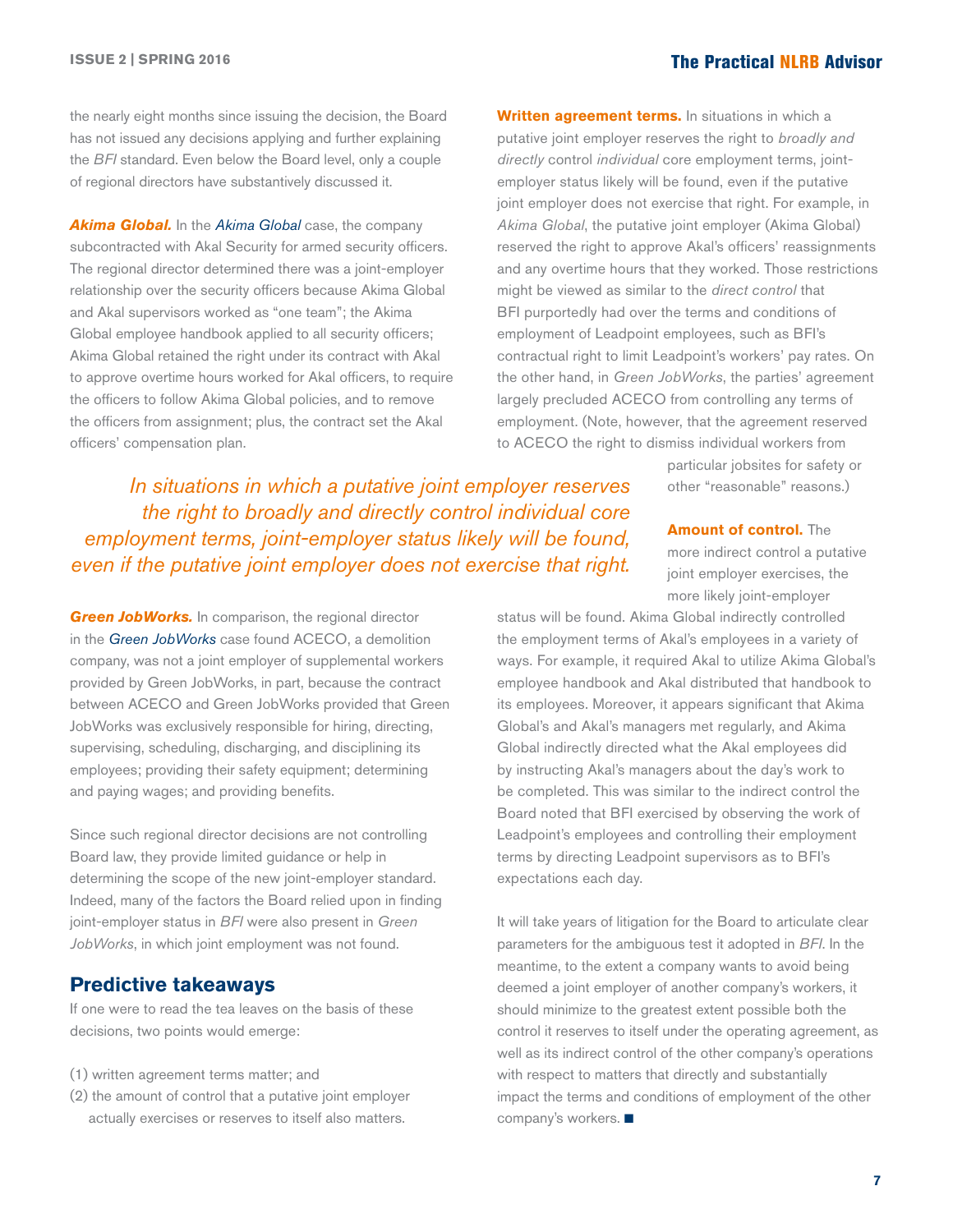# <span id="page-7-0"></span>The Pandora's Box of joint employment

One inevitable, but unfortunate, consequence of the National Labor Relations Board's attempt to redefine the jointemployer standard has been to create uncertainty. Thus, the labor law implications of many commonplace business-tobusiness relationships are far less clear today than they were a year or two ago. Basing a joint-employer determination on such ill-defined and amorphous "standards" as indirect or potential control has largely eliminated the ability to accurately predict how the current National Labor Relations Board (NLRB) and its various regional directors may view a host of typical business arrangements.

This lack of clarity unquestionably makes it difficult for employers to know how to structure their business relationships in order to legitimately avoid unanticipated liability and attenuated entanglement in collective bargaining. The confusion, however, does not stop here. The undefined but expansive reach of the new joint-employer analysis raises a host of unanswered questions that range from procedure to substance. Here are a few to consider:

#### **Scenario 1**

Company A operates a manufacturing facility. Company B provides contract laborers to Company A. The contracted employees do the same type of work and are integrated with Company A's employees. The Teamsters union files a petition seeking to represent Company A's employees but does not seek to represent the contracted employees supplied by Company B.

Company A, however, in its required position statement filed the day before the Representation (R) case hearing, asserts that it is a joint employer with Company B and that the contracted employees share an overwhelming community of interest with the petitioned-for employees and must be included in any bargaining unit found appropriate.

This type of claim, while it might not endear Company A to Company B, is by no means as unlikely as one would think, particularly where the addition of the other employees is likely to alter the result of a representation election. Under such circumstances, can the Board properly process the petition without Company B being given adequate notice and an opportunity to be heard and to present its position and evidence

in the R case proceeding? Given the imprecision and elasticity of the joint-employer test, are there now multiple instances in which a petitioned employer may legitimately claim the absence of an indispensable party in an R case proceeding? What risks does a region run by simply proceeding? If the region does decide notice must be provided, what happens to the Board's new expedited R case procedures?

#### **Scenario 2**

Company A provides services to a federal, state, or local government entity. As with all government contractors, the terms of Company A's services are incorporated in a written contract. More often than not, such government service contracts grant the government far more indirect or potential control over a private contractor than are typically found in private commercial contracts. Under such circumstances, and under the current Board's standard, isn't the federal, state, or local government, along with Company A, the joint employer of the employees performing the contracted service? If so, doesn't the NLRB lack statutory jurisdiction over that joint employer since the statute specifically excludes "political subdivisions" from coverage? If a government contractor is ever willing to enmesh its government customer in its NLRB proceedings, this issue will be a very difficult one for the Board to credibly navigate.

#### **Scenario 3**

Company A subcontracts work to Company B. They are party to a written contract that gives either party the right to terminate on the anniversary date of the contract. Neither company is unionized when they enter into the contract; however, the employees in Company B subsequently become unionized. If there is a claim that the two companies are joint employers, is Company A barred from exercising its right to terminate its pre-existing commercial contract with Company B without first bargaining with the union that represents the employees of Company B? Can federal law properly trump a pre-existing state-based contract right? Is Company A's right now contingent on its motivation? When contractual flexibility becomes compromised what are the economic implications?

#### **Scenario 4**

Restaurant A operates a branded restaurant in California pursuant to a franchise agreement with Corporation X.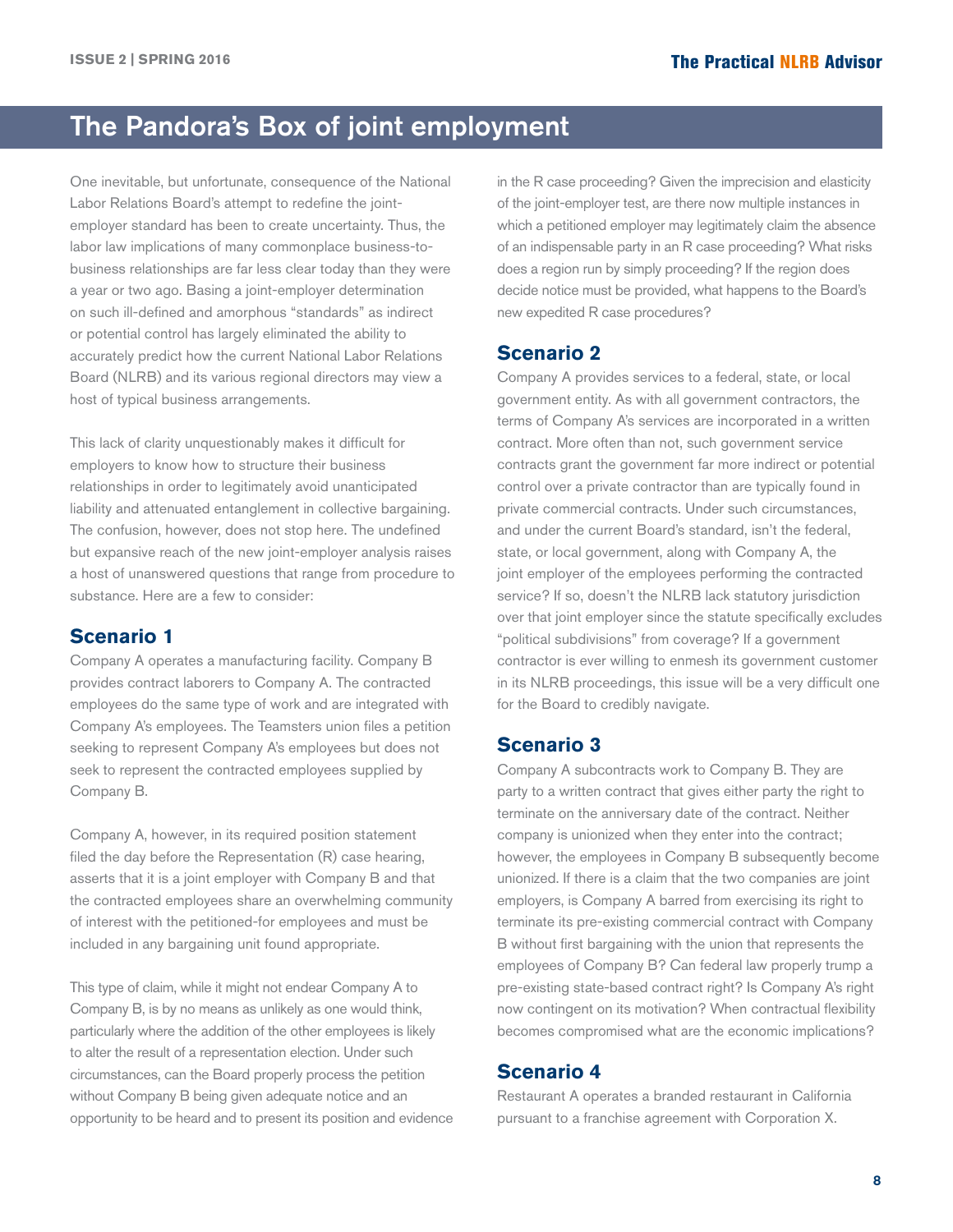<span id="page-8-0"></span>Restaurant B operates an identical branded restaurant in Florida under an identical franchise agreement with Corporation X. Apart from the fact that both restaurants are signatory to the same franchise agreement, they do not have anything else in common.

Restaurant A's employees are unionized and engage in a strike over their bargaining demands. In furtherance of those demands the Restaurant A union sets up a picket line at Restaurant B. Does Restaurant B have secondary boycott protection or will they be considered the same "employer"

# Other NLRB developments

as Restaurant A by virtue of their common connection with Corporation X, which is the national franchisor?

#### **Unintended consequences**

The decision to alter well-settled principles like the jointemployer standard does not occur in isolation. The National Labor Relations Act is an internally interdependent statute. When one attempts to alter a part of the statute it often has remote and unexpected consequences. When the alteration involves the very basic issue of which organization is an "employer," those consequences are likely to be profound.  $\blacksquare$ 

### **Here is a brief summary of other noteworthy National Labor Relations Board decisions handed down in recent months:**

**Recording a workplace right?** A divided three-Member Board panel recently held that Whole Foods unlawfully maintained two rules prohibiting employees from making workplace recordings and found that employees would reasonably construe the rules to prohibit Section 7 activity (*[Whole Foods Market, Inc.](http://hr.cch.com/ELD/WholeFoods122415.pdf)*, December 24, 2015).

One rule prohibited audio and/or video recordings of company meetings, phone calls, conversations, or images, without prior management approval or the consent of all parties. The second prohibited the recording of any workplace conversations without prior management approval. The rules, which were applicable to employees and managers alike, applied to all areas of the store property.

Although an administrative law judge (ALJ) found the rules did not explicitly restrict Section 7 activity, the Board found that photography and audio or video recording in the workplace, as well as posting photographs and recordings on social media, are protected by Section 7 if employees are acting in concert for their mutual aid or protection and the employer does not have an overriding interest. Such protected conduct could, for example, include recording images of protected picketing, documenting unsafe workplace equipment or hazardous working conditions, documenting and publicizing discussions about terms and conditions of employment, documenting inconsistent application of employer rules, or

recording evidence to preserve it for later use in administrative or judicial forums in employment-related actions. Thus, photography and audio and video recording at the workplace are protected under certain circumstances.

In dissent, Member Miscimarra argued that the rules were obviously intended to *foster* collective activity and free expression, *including* communications protected by Section 7. They specifically stated that it was their purpose "to encourage open communication, free exchange of ideas, spontaneous and honest dialogue and an atmosphere of trust" and "to eliminate a chilling effect on the expression of views . . . especially when sensitive or confidential matters are being discussed," he noted.

#### **McDonald's can't sever joint-employer cases.**

McDonald's Corp. lost its appeal of an ALJ's ruling that consolidated six separate complaints for hearing in a single proceeding. The complaints allege that the fastfood company is a joint employer with each individual franchisee and allege in the underlying cases that these joint employers committed various violations of Section 8(a) (3) of the NLRA. While each of the complaints allege the joint-employer claim, there are 22 separate cases involving 31 different respondents. Beyond the joint-employer issue, each case has individual facts and differing respondents. Notwithstanding these considerations, a divided threemember Board panel held that the ALJ did not abuse her discretion in denying the respondents' motions to sever the case and that the General Counsel did not abuse his discretion by consolidating the cases in the first place (*[McDonalds USA, LLC](http://hr.cch.com/ELD/McDonalds010816.pdf)*, January 8, 2016).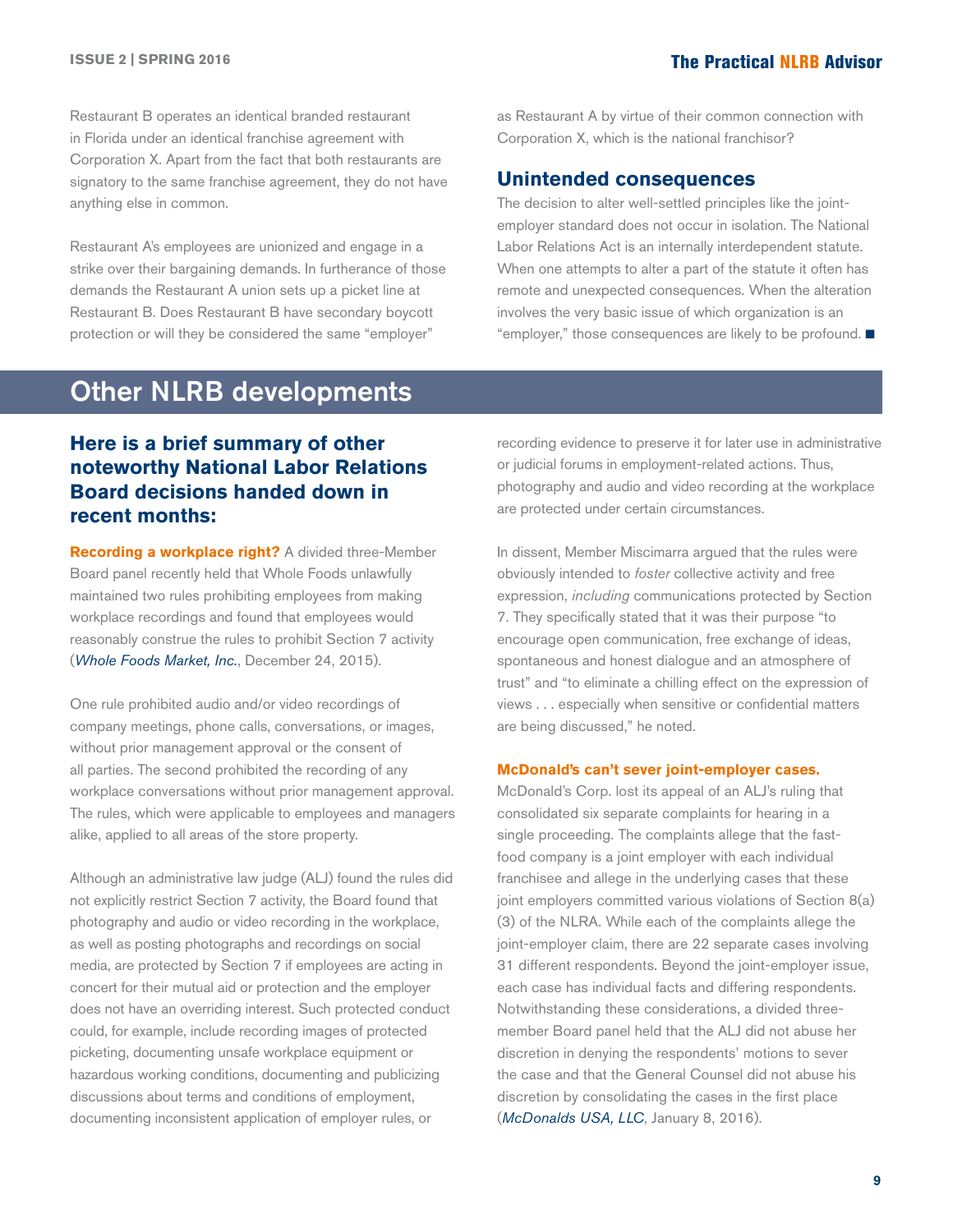The Board found the General Counsel provided a reasonable basis for his decision: The bulk of the evidence he intended to present in support of the joint-employer allegations applied on a corporate, nationwide basis and was therefore applicable to all franchisees. Accordingly, the General Counsel elected to have one proceeding that would result in a single decision in which the ALJ would make all of her findings with respect to McDonald's alleged joint-employer status with each franchisee, as well as on the merits of each unfair labor practice (ULP) allegation. Having all of the ALJ's rulings, findings, and conclusions in the single proceeding would allow the Board to review them all in a single decision and ultimately result in a single appeal to the federal courts.

He argued that the ALJ created made-to-order procedures largely built around specifications devised by the General Counsel, where the joint-employer evidence takes precedence over whether or what types of alleged ULPs have been committed, requires employers to participate in litigation that, for the most part, has nothing to do with them, and forces them to forego active participation in most of the proceedings.

**Captive audience confusion.** Citing its own confusion, including that of a Board agent and dicta from a fivemember 1998 Board decision in which it claimed all members got the rule wrong, a divided four-member NLRB panel ruled that captive audience meetings are prohibited

*Even applying a very lenient abuse-of-discretion standard, this mega-consolidation will create greater costs and delays for everyone, including the Board, employers, charging parties, and any reviewing courts, dissenting Member Miscimarra argued.*

In a [related decision](http://hr.cch.com/ELD/McDonalds_second010816.pdf), the Board ruled that the respondents failed to show the ALJ abused her discretion in a case management order, which the majority found provided for an orderly presentation of evidence helping to protect each employer's confidentiality and due process rights and control the efficiency and costs of the litigation.

Dissenting, Member Miscimarra pointed out that this case involved an unprecedented consolidation of 61 ULP charges filed in six NLRB regions against 31 different employers (including McDonald's USA as an alleged joint employer). Before reaching the merits of the alleged violations, the Board was required to determine whether the structure of this consolidated case was appropriate. Even applying a very lenient abuse-of-discretion standard, this mega-consolidation will create greater costs and delays for everyone, including the Board, employers, charging parties, and any reviewing courts, Miscimarra argued, contending that the consolidation itself will detract from the merits, unnecessarily complicate the manner in which evidence can be taken, and potentially require years of litigation.

With respect to the case management order, Miscimarra faulted the ALJ for allowing the General Counsel and charging parties to present evidence regarding McDonald's jointemployer status before evidence relating to the alleged ULPs.

in mail-ballot elections within the 24 hours prior to the scheduled mailing of the ballots. As a result, an employer that was told—incorrectly, under thenexisting precedent—that it could not conduct a captive audience meeting, on the morning that

ballots were scheduled to be mailed, could not overturn the subsequent election results on that basis (*[Guardsmark, LLC](http://hr.cch.com/ELD/Guardsmark012916.pdf)*, January 29, 2016).

In its 1953 *Peerless Plywood* decision, the Board prohibited mass captive-audience speeches by parties within the 24 hour period prior to the start of a manual election. The mailballot rule, which the Board adopted six years later in *Oregon Washington Telephone Co.*, provided that the prohibition begins when the ballots are scheduled to be mailed—as opposed to 24 hours *before* ballots are scheduled to be mailed. Calling this "counter-intuitive," and "to avoid perpetuating that confusion," the majority overruled *Oregon Washington Telephone* and aligned the mail-ballot rule more closely with the manual-ballot rule.

The majority pointed to the Board's own confusion in its 1998 *San Diego Gas & Electric* decision, in which all five members—despite their awareness of the *Oregon Washington Telephone* decision—agreed that the prohibition begins 24 hours before the ballots are scheduled to be mailed. This was dicta, but the statement reflected "a shared misreading of *Oregon Washington Telephone* and they represent the Board's most recent articulation (or misarticulation) of the *Oregon Washington Telephone*  rule." Given that confusion, the majority (quoting *Peerless*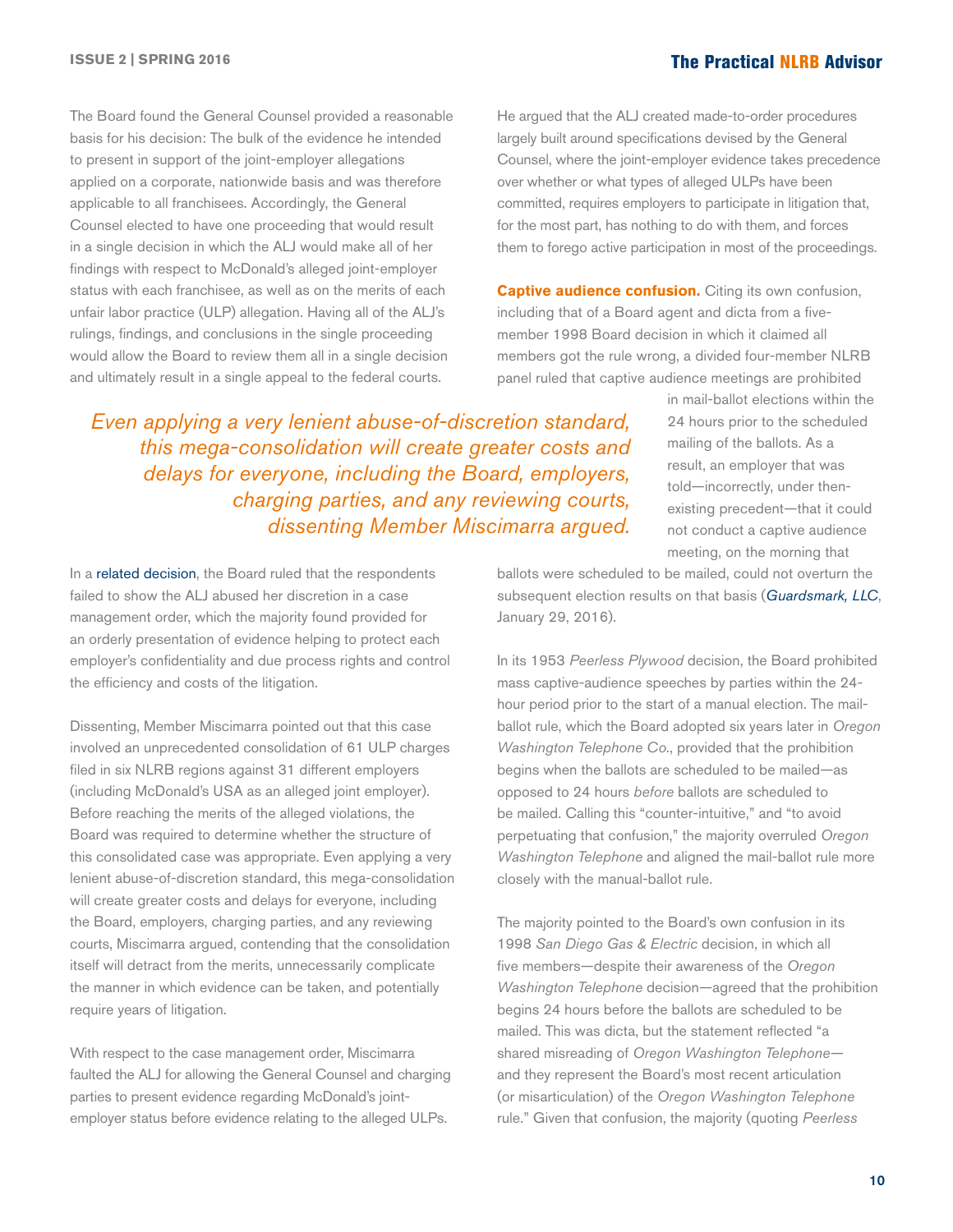*Plywood*) reasoned that *Peerless Plywood,* which applies "in all election cases," prohibits employers and unions "from making election speeches on company time to massed assemblies of employees *within 24 hours before the scheduled time for conducting an election*."

Dissenting, Member Miscimarra found it ironic that the majority dealt "with the Region's error by making the Region's mistake into a new requirement applicable to all future mail-ballot elections." He found no valid reason to change the rule established by *Oregon Washington Telephone* that, in a mail-ballot election, the prohibition against captive-audience speeches begins when the ballots are scheduled to be mailed.

2(11) factor in isolation, and then construe each factor so narrowly as to compel a conclusion that nobody is a supervisor," he argued.

Quoting a 2015 case, he urged the Board to adopt a more realistic model for determining supervisory status—one based, in his view, on the "practical realities" of running a business. He suggested a three-part analysis, taking into account: (1) the nature of the employer's operations; (2) the work performed by employees; and (3) "whether it is plausible to conclude that all supervisory authority is vested in persons other than the putative supervisors." Were this test applied here, it would "strain credulity" (to use *Buchanan Marine* parlance) to conclude that the lieutenants were not

supervisors, he asserted.

*In adhering to its class action waiver position, the NLRB is defying the United States Court of Appeals for the Fifth Circuit, as well as other federal courts, which have almost unanimously rejected the agency's position.*

**Guard lieutenants aren't statutory supervisors.** Nuclear

power plant security guard lieutenants lacked authority to "responsibly direct" other guards using independent judgment, a divided NLRB panel held. Nor did they have authority to assign work or impose discipline under the framework set forth in the Board's *Oakwood Healthcare* decision. As such, they were not supervisors within the meaning of Section 2(11), ruled the Board, affirming a regional director's decision and direction of election (*[G4S](http://hr.cch.com/ELD/G4S02102016.pdf)  [Government Solutions, Inc.](http://hr.cch.com/ELD/G4S02102016.pdf)*, February 10, 2016).

Noting the guards' "critical national security function," Member Miscimarra argued in dissent that the very success of the security team's tactical response depends on the lieutenants' direction of the guards under their command. In his view, it defied reason to conclude that the lieutenants did not exercise "responsible direction" within the meaning of Section 2(11).

This case, Miscimarra contended, illustrates the folly of the Board's approach to issues of supervisory status. Congress provided that, to be a supervisor, one need possess just one of the 12 different types of supervisory authority. "However, perhaps because a finding of supervisor status effectively denies representation to the individuals in question, the Board has tended to evaluate each Section

**Class action waivers. Continuing** its assault on mandatory arbitration agreements containing class action waivers, the Board, with Member Miscimarra often dissenting, has

handed down a number of decisions finding that an employer acted unlawfully by maintaining and/or enforcing such agreements. In *Ralph's Grocery Company* a divided Board held that the employer's policy and its enforcement violated the Act because it contained such a class action waiver. It also found the policy unlawful because it was ambiguous and would reasonably be construed by employees as prohibiting them from pursuing Board charges (*[Ralph's Grocery Company](http://hr.cch.com/ELD/Ralphs022316.pdf)*, February 23, 2016).

The NLRB has systematically invalidated a spate of employer arbitration agreements in recent months, steadfastly adhering to its holdings in *[D.R. Horton, Inc.](http://hr.cch.com/eld/DRHorton.pdf)*, and *[Murphy Oil USA,](http://hr.cch.com/ELD/MurphyOil.pdf)  [Inc](http://hr.cch.com/ELD/MurphyOil.pdf)*. despite their rejection in the federal courts. As Board Member Philip Miscimarra repeatedly points out in dissent in these cases, in adhering to its class action waiver position the NLRB is defying the United States Court of Appeals for the Fifth Circuit, as well as other federal courts, which have almost unanimously rejected the agency's position. The labor board has recently invalidated the arbitration policies of Kmart Corporation, GameStop Corp., Domino's Pizza, and Waffle House, Inc., among other employers. Even policies with opt-out provisions and policies expressly permitting employees to file claims with administrative agencies that might then pursue a judicial remedy on behalf of employees as a group, have not escaped the Board's scrutiny intact.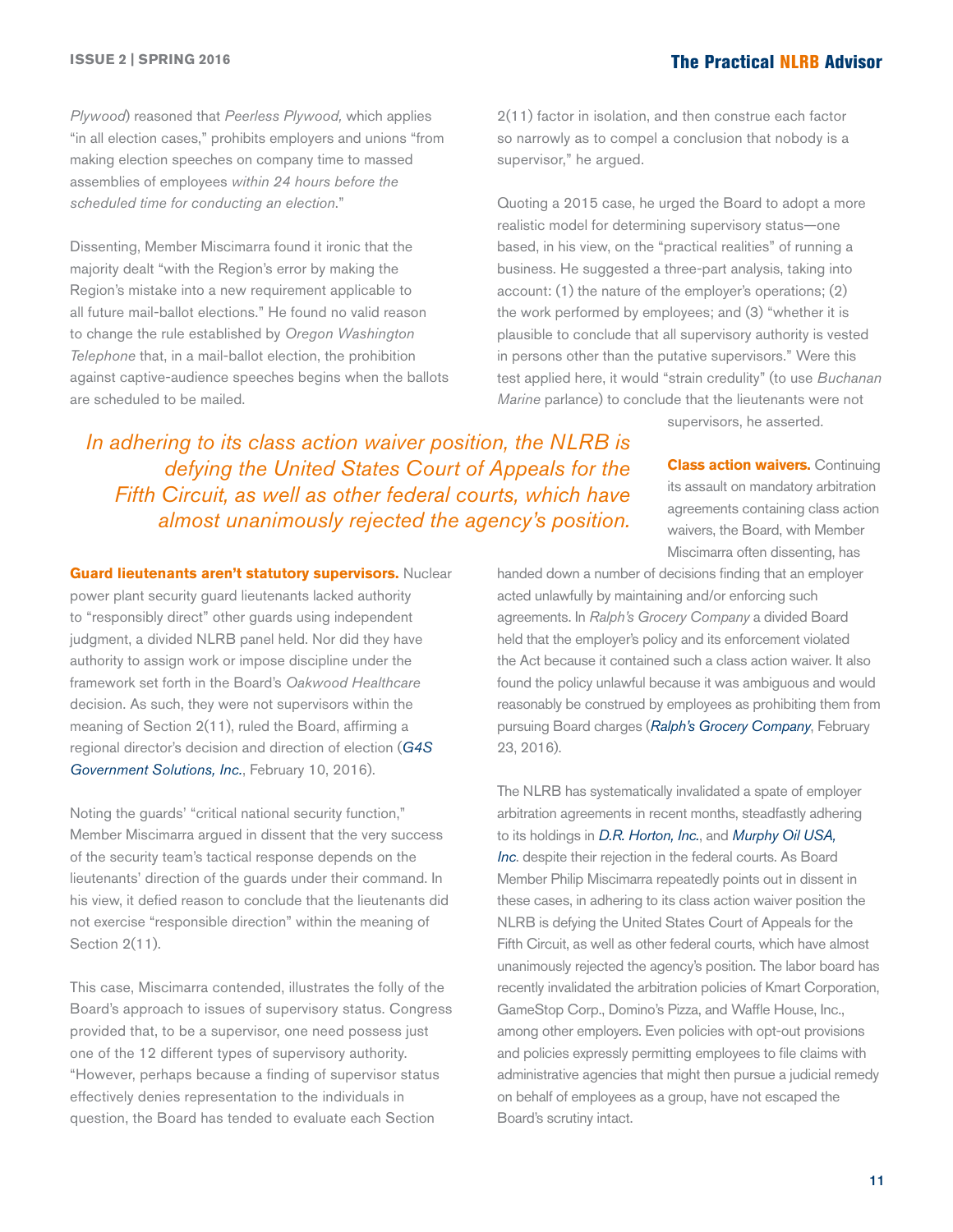# <span id="page-11-0"></span>DOL issues revised "persuader" rule

On March 24, 2016, the U.S. Department of Labor (DOL) published new [regulations](http://hr.cch.com/ELD/publicinspectionfederalregistergov.pdf) that dramatically expand the obligations of employers and their labor relations consultants (both attorneys and non-attorney consultants) to report certain information related to providing labor relations guidance under the Labor-Management Reporting and Disclosure Act of 1959 (LMRDA).

Employers often engage consultants for guidance in developing preventive labor relations strategies or in responding to an imminent union organizing effort. For over 50 years, the LMRDA "persuader activity" regulations required the reporting of these services only when consultants were hired to communicate directly with employees in an effort to persuade them concerning

# Call for briefs

The NLRB has invited briefs in recent months on several cases pending before it, including the hot-button issue of whether university graduate students are statutory employees under the Act.

Finding "substantial issues warranting review," the NLRB agreed to review a regional director's decision dismissing Columbia University graduate assistants' election petition, thus reinvigorating their attempt to organize a union. Consistent with the Board's 2004 holding in *Brown University*, which held that graduate assistants who perform services at a university in connection with their studies are not statutory employees under the Act, the regional director had administratively dismissed their petition, concluding that they were not employees within the meaning of Section 2(3).

However, signaling its intention to revisit *Brown University*, a divided Board granted review and, in January of 2016, [invited](https://www.nlrb.gov/news-outreach/news-story/board-invites-briefs-columbia-university) the parties in *Columbia University* and interested amici to file briefs addressing the issues raised in the pending case, seeking input specifically on whether to overrule the 2004 decision. NLRB General Counsel Richard Griffin has stated that there is a "very good possibility" that the Board will issue a decision in *Columbia University* by August of 2016. Griffin's prediction is supported by Board tradition: "The board member whose term is up is able to get his colleagues to address a list of issues that he or she wants to have decided before he or she leaves," Griffin

said, suggesting that the end of Member Hirozawa's term in August will spur a decision.

In February, the Board issued a call for briefs in two other cases. The Board [asked](http://hr.cch.com/ELD/KingSoopersBriefRequest.pdf) the parties in *King Soopers,* and interested amici, to weigh in on whether it should revise its treatment of search-for-work and interim employment expenses when awarding a make-whole remedy to unlawfully discharged employees. At the compliance stage, the Board has traditionally treated job-search and interim employment expenses as an offset cost, reducing the amount of interim earnings subtracted from gross backpay. Contending that this practice is inequitable, the General Counsel has urged the Board instead to award such expenses regardless of whether the discriminatee received interim earnings.

At issue in *United States Postal Service* is whether the Board may continue to permit ALJs to unilaterally issue a "consent order" adopting settlement terms proposed by a respondent in an unfair labor practice case over the objection of the General Counsel and the other parties to the litigation. The NLRB granted the General Counsel's request for special permission to appeal an ALJ order adopting a settlement offer to which all other parties in the case had objected. The Board [invited](http://hr.cch.com/ELD/USPSBriefRequest.pdf) the parties and interested amici to address whether the NLRA allows an ALJ to issue a consent order over the General Counsel's objection in such circumstances and, if so, whether the practice should be discontinued, as a matter of policy.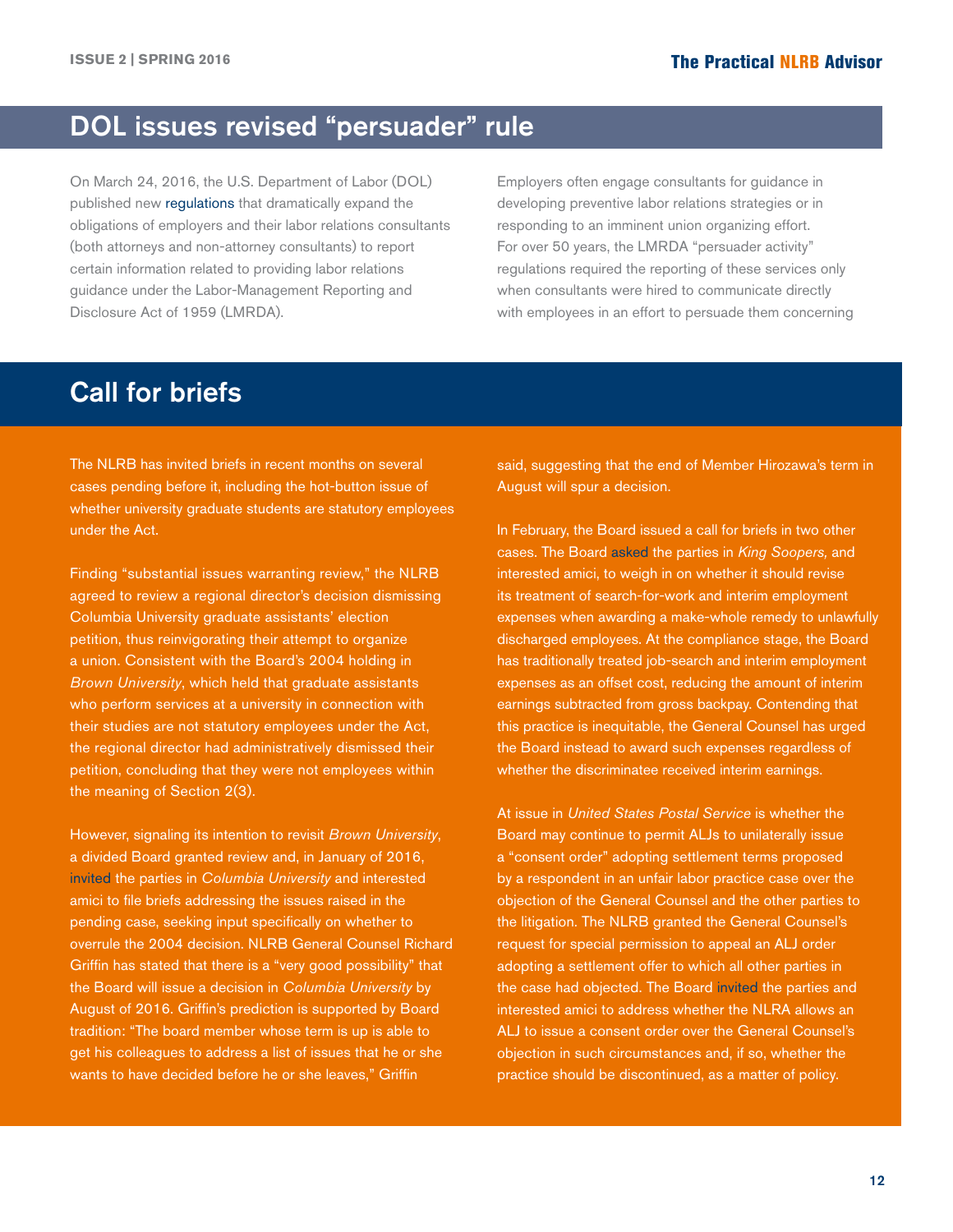unionization. Under what has been traditionally known as the "advice exception," neither employers nor their consultants were required to report engagements in which the consultant communicated only with management. With its new "persuader" rule, the DOL has eliminated this exception.

In the case of attorney consultants, providing purely "legal advice" still does not trigger a reporting requirement. However, if that advice is combined with services that have, directly or indirectly, an object to "persuade," then the entire arrangement must be reported by both the consultant and the employer. If the consultant reports persuader activity, he or she then must include that information in an annual report of receipts and disbursements for "all labor relations advice and services," even though such additional advice and services are not persuader activities.

**Increased reporting burden.** Under the revised regulation, a consultant's services will be reportable even if there is no direct contact between the consultant and the employer's employees, as long as the object of those services is to directly or indirectly "persuade" employees.

circumstances of all payments made, including the terms of any agreement or understanding pursuant to which they were made." The failure to file, or the filing of false or incomplete information, exposes both the employer and the consultant to civil and criminal penalties.

**Legal challenges.** Despite the DOL's claims to the contrary, these mandated disclosure requirements force attorney consultants to reveal attorney-client confidences, in violation of their professional obligations, and interfere with access to legal counsel. A client's identity, the parties' financial arrangements, and the specifics of the services rendered are all deemed to be attorney-client "confidences."

Typically, state bar ethics rules prohibit attorneys from disclosing client confidences in the absence of the client's informed consent. Because of these ethical considerations, as well as the regulation's interference with the attorneyclient relationship, the American Bar Association, Association of Corporate Counsel, and numerous state attorneys general have strongly opposed the regulation.

*Under the revised regulation, a consultant's services will be reportable even if there is no direct contact between the consultant and the employer's employees, as long as the object of those services is to directly or indirectly "persuade" employees.*

These triggering services include such activities as: planning, directing, or coordinating supervisors or managers in their meetings, or less structured interactions, with employees; drafting or selecting persuader materials for an employer to disseminate or distribute to employees; revising employercreated materials if the reason for doing so is "to enhance [its persuasive effect], as opposed to ensuring legality"; and conducting training for supervisors that covers "labormanagement relations matters, including how to persuade employees concerning their organizing and bargaining rights."

In addition to the consultant's reporting obligations, the employer has to file its own report disclosing the date of each reportable arrangement; the amount paid for that arrangement; the person with whom the agreement or transaction was made; and "a full explanation of the

Citing a number of objections to the new regulations, several business groups have mounted legal challenges to the reporting requirement. Three separate lawsuits have already been filed seeking to invalidate the rule. Ogletree Deakins is representing

the National Federation of Independent Business (NFIB), the National Association of Home Builders (NAHB), and other trade groups in one of those actions, which commenced in federal district court in Texas. Similar challenges by other business groups are pending in federal district courts in Arkansas and Minnesota. All of the lawsuits seek to enjoin implementation of the rule for the duration of any litigation challenging its underlying validity. If injunctive relief is not granted and the rule takes effect as scheduled, it will apply to arrangements, agreements, and payments made on or after July 1, 2016.

Employers should carefully monitor all developments relating to these regulations and the pending legal challenges to determine if or when they will have additional reporting obligations.  $\blacksquare$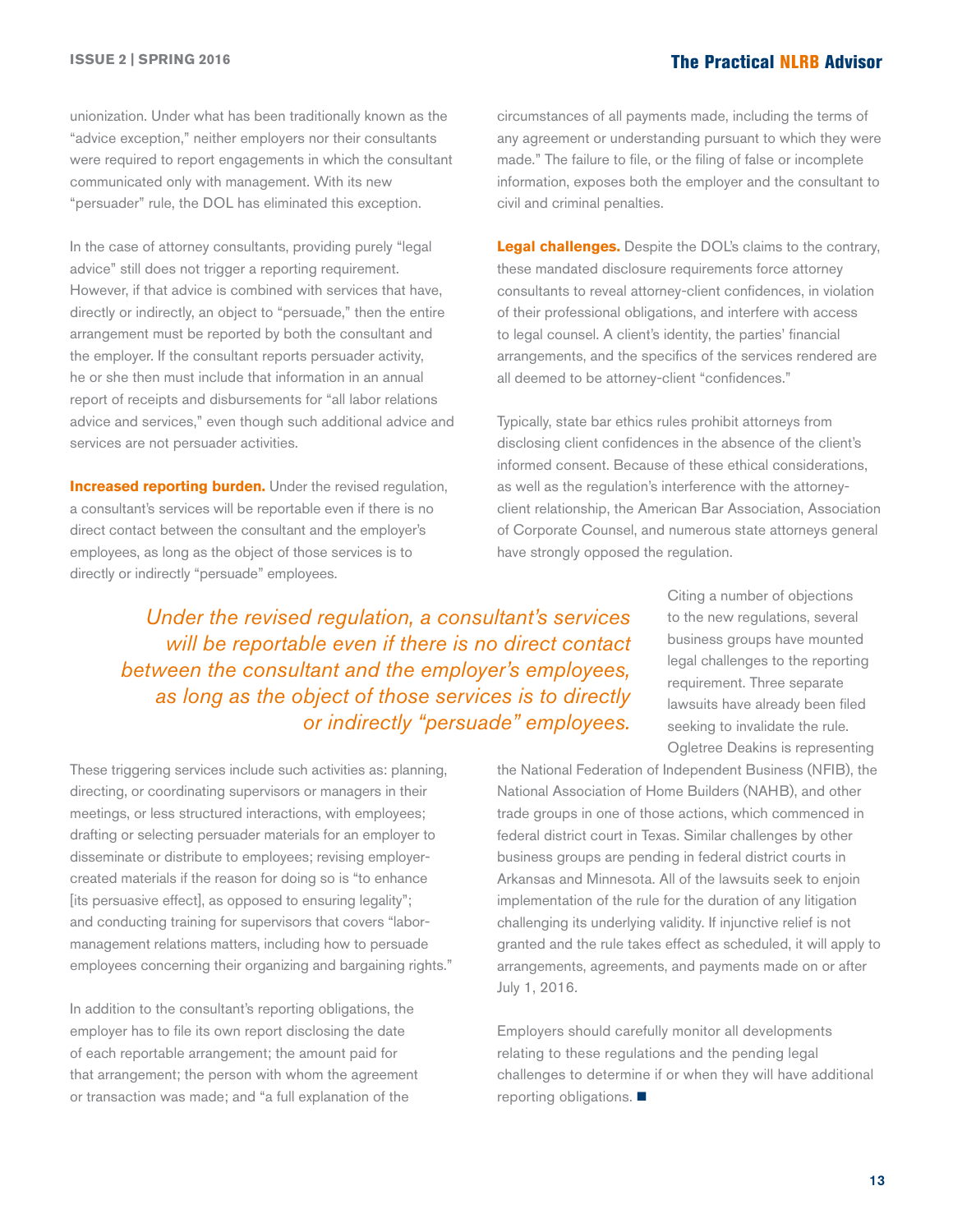<span id="page-13-0"></span>

# What the new rules hath wrought (revisited)

In our first issue of the *Practical NLRB Advisor*, we focused on the National Labor Relations Board's "ambush election rule," which took effect on April 14, 2015, and offered a look at how the revised representation election procedures had impacted the number of petitions filed and union win rates over the first six months.

Here is what the union election landscape looks like under the new rule, a full year since implementation:

## NLRB Ambush Election Statistics **[April 14, 2015, through March 31, 2016] Outcomes in Ambush Elections**

- **Number of petitions**: 2,083
- **Average time to election (all ballot types)**: 26 days
- **Number of elections held**: 1252
- **Win rate: Company 30 percent; Union 70 percent**
- **Smallest unit size:** 1 employee
- **Largest unit size:** 6,300 employees
- **Average unit size: 63 employees**





#### **Top five states for petitions filed:**

| <b>State</b> | <b>Petitions</b> | <b>State</b> | <b>Petitions</b> |
|--------------|------------------|--------------|------------------|
| NY           | 341              | MI           | 80               |
| CA           | 283              | <b>MA</b>    | 65               |
| IL           | 125              | <b>WA</b>    | 64               |
| NJ           | 121              | OH           | 64               |
| PА           | 120              | TX.          | 57               |

| <b>Union</b>              | <b>Petitions Filed</b> |  |
|---------------------------|------------------------|--|
| <b>Teamsters</b>          | 426                    |  |
| <b>SEIU</b>               | 209                    |  |
| <b>IAM</b>                | 168                    |  |
| <b>IBEW</b>               | 144                    |  |
| <b>UFCW</b>               | 128                    |  |
| <b>IUOE</b>               | 127                    |  |
| <b>United Steel Paper</b> | 61                     |  |
| <b>AFSCME</b>             | $3\overline{5}$        |  |
| <b>CWA</b>                | 34                     |  |
| <b>LIUNA</b>              | 34                     |  |
| <b>Grand Total</b>        | 1,366                  |  |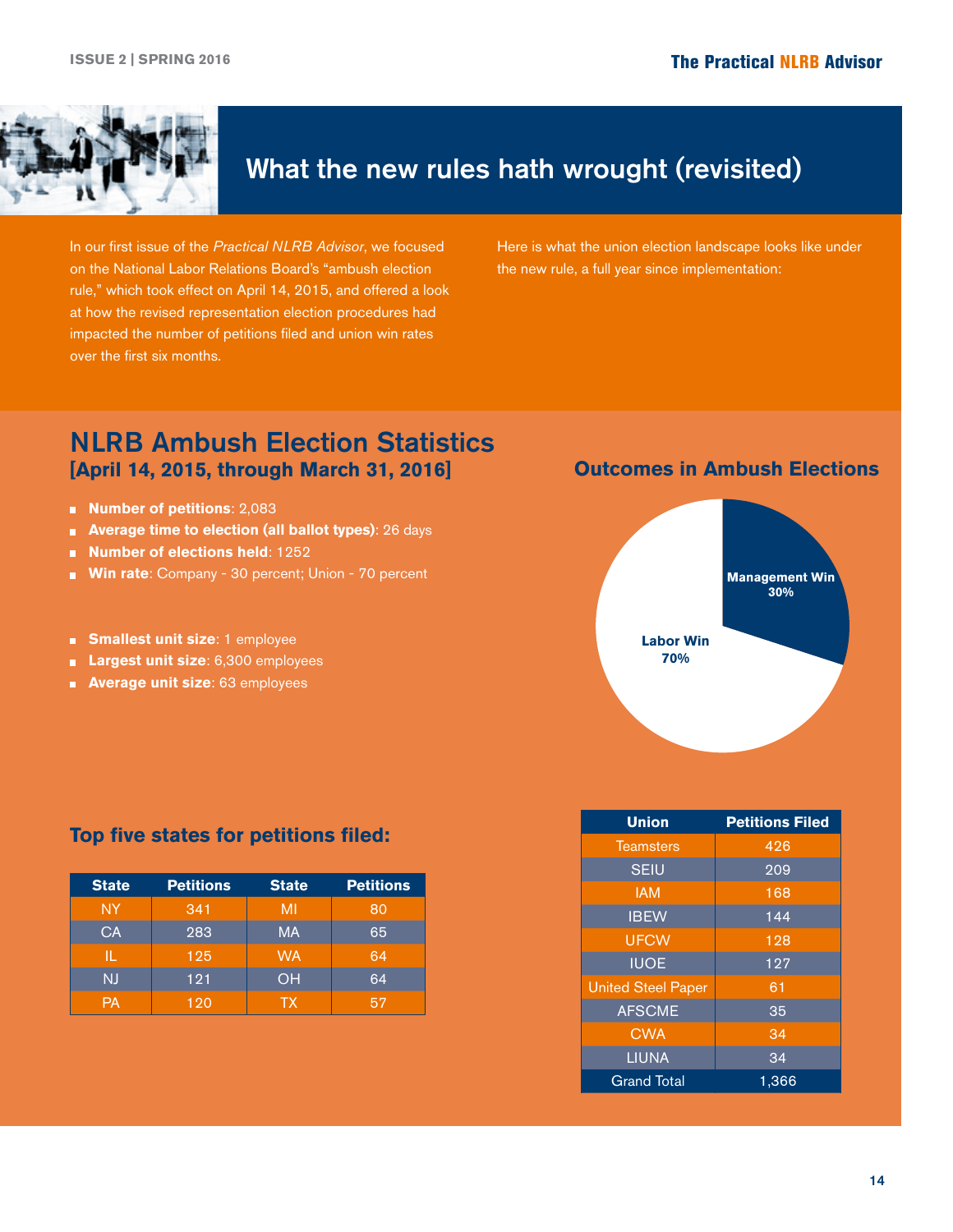# What the new rules hath wrought

## **Top five industries by petition count:**

- 1) Healthcare and life sciences
- 2) Transportation
- 3) Construction, engineering, and landscape
- 4) Manufacturing
- 5) Security

| <b>Industries generally</b>              | No. of<br>petitions | <b>Percent</b><br>οf<br>petitions |
|------------------------------------------|---------------------|-----------------------------------|
| <b>Healthcare and Life Sciences</b>      | 358                 | 17%                               |
| Transportation (Passenger and Freight)   | 189                 | 9%                                |
| Construction, Engineering, and Landscape | 177                 | 8%                                |
| Manufacturing                            | 145                 | 7%                                |
| Security                                 | 144                 | 7%                                |
| Retail                                   | 99                  | 5%                                |
| Energy, Oil, and Utilities               | 80                  | 4%                                |
| <b>Education and Childcare</b>           | 79                  | 4%                                |
| Wholesalers                              | 77                  | 4%                                |
| <b>Hospitality</b>                       | 76                  | 4%                                |

## **Top 10 unions by petition count:**